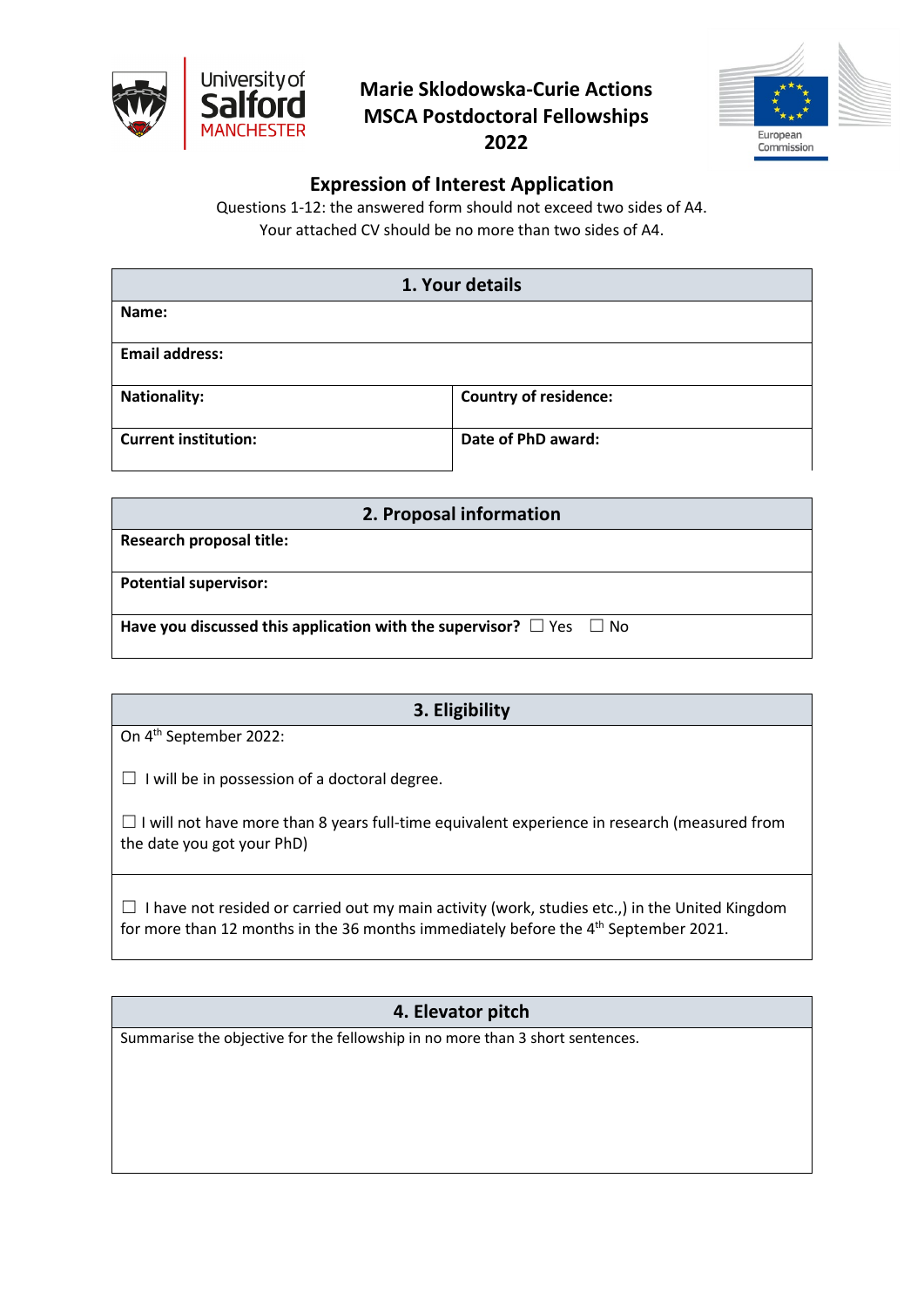

**Marie Sklodowska-Curie Actions MSCA Postdoctoral Fellowships 2022**



**5. Objectives or research outcomes in bullet points (about 3)**

**6. What problem is being solved and why is it important?**

**7. What evidence can you use to justify needing this?**

**8. Why is this timely?**

**9. Why will the research be excellent?**

**10. Why are you the right researcher to carry out this project?**

**11. List any project partners and what you hope they'll bring to the project**

**12. How does this project fit with the Acoustics Research Centre at Salford**